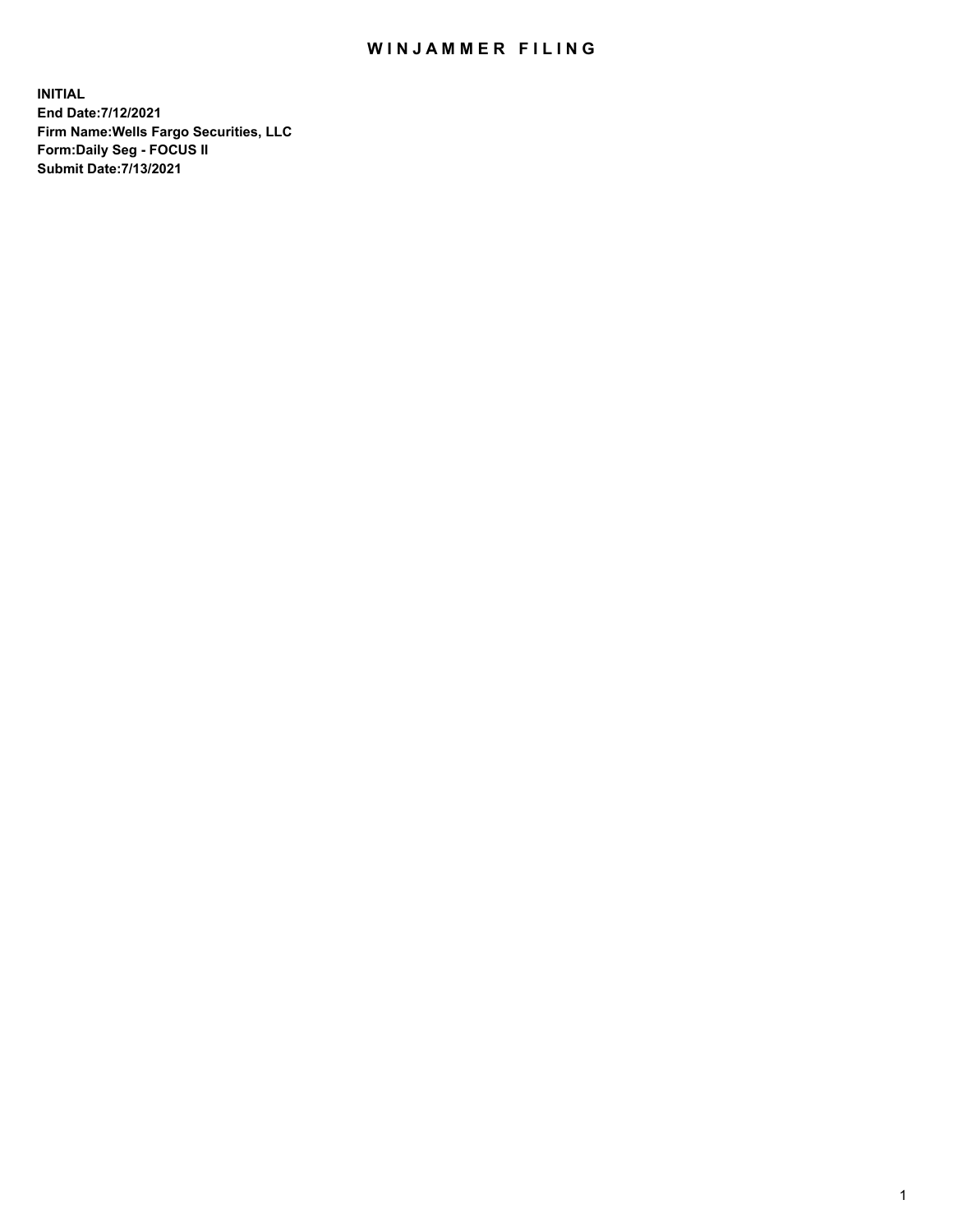**INITIAL End Date:7/12/2021 Firm Name:Wells Fargo Securities, LLC Form:Daily Seg - FOCUS II Submit Date:7/13/2021 Daily Segregation - Cover Page**

| Name of Company                                                                                                                                                                                                                                                                                                                | <b>Wells Fargo Securities LLC</b>                           |
|--------------------------------------------------------------------------------------------------------------------------------------------------------------------------------------------------------------------------------------------------------------------------------------------------------------------------------|-------------------------------------------------------------|
| <b>Contact Name</b>                                                                                                                                                                                                                                                                                                            | <b>James Gnall</b>                                          |
| <b>Contact Phone Number</b>                                                                                                                                                                                                                                                                                                    | 917-699-6822                                                |
| <b>Contact Email Address</b>                                                                                                                                                                                                                                                                                                   | james.w.gnall@wellsfargo.com                                |
| FCM's Customer Segregated Funds Residual Interest Target (choose one):<br>a. Minimum dollar amount: ; or<br>b. Minimum percentage of customer segregated funds required:% ; or<br>c. Dollar amount range between: and; or<br>d. Percentage range of customer segregated funds required between:% and%.                         | 270,000,000<br><u>0</u><br>0 <sub>0</sub><br>0 <sub>0</sub> |
| FCM's Customer Secured Amount Funds Residual Interest Target (choose one):<br>a. Minimum dollar amount: ; or<br>b. Minimum percentage of customer secured funds required:%; or<br>c. Dollar amount range between: and; or<br>d. Percentage range of customer secured funds required between:% and%.                            | 40,000,000<br><u>0</u><br>00<br>0 <sub>0</sub>              |
| FCM's Cleared Swaps Customer Collateral Residual Interest Target (choose one):<br>a. Minimum dollar amount: ; or<br>b. Minimum percentage of cleared swaps customer collateral required:% ; or<br>c. Dollar amount range between: and; or<br>d. Percentage range of cleared swaps customer collateral required between:% and%. | 375,000,000<br><u>0</u><br>0 <sub>0</sub><br>00             |

Attach supporting documents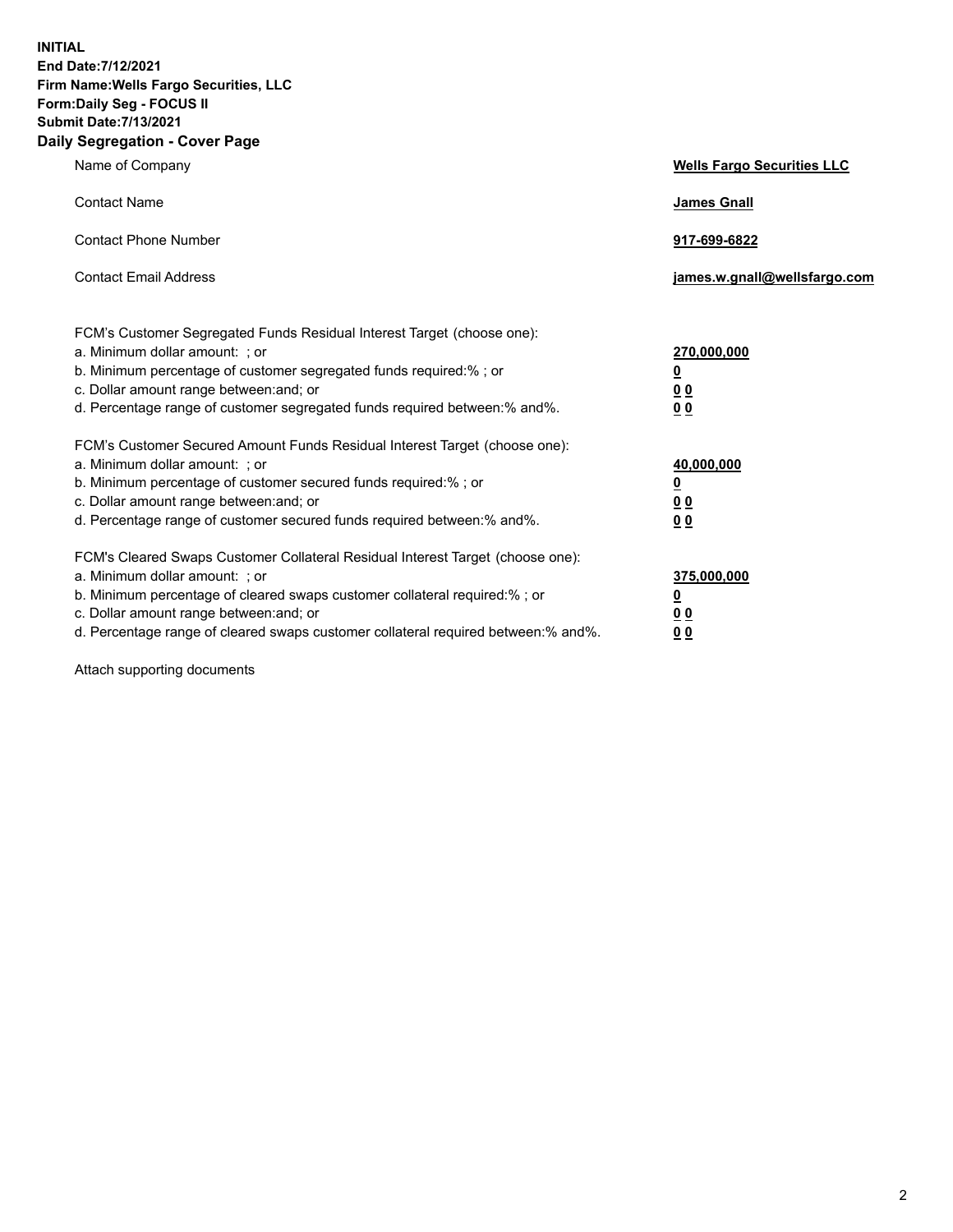**INITIAL End Date:7/12/2021 Firm Name:Wells Fargo Securities, LLC Form:Daily Seg - FOCUS II Submit Date:7/13/2021**

## **Daily Segregation - Secured Amounts**

|                 | Foreign Futures and Foreign Options Secured Amounts                                         |                                                       |
|-----------------|---------------------------------------------------------------------------------------------|-------------------------------------------------------|
|                 | Amount required to be set aside pursuant to law, rule or regulation of a foreign            | $0$ [7305]                                            |
|                 | government or a rule of a self-regulatory organization authorized thereunder                |                                                       |
| 1.              | Net ledger balance - Foreign Futures and Foreign Option Trading - All Customers             |                                                       |
|                 | A. Cash                                                                                     | 277,745,503 [7315]                                    |
|                 | B. Securities (at market)                                                                   | 202,492,514 [7317]                                    |
| 2.              | Net unrealized profit (loss) in open futures contracts traded on a foreign board of trade   | $-16,260,385$ [7325]                                  |
| 3.              | Exchange traded options                                                                     |                                                       |
|                 | a. Market value of open option contracts purchased on a foreign board of trade              | <b>28</b> [7335]                                      |
|                 | b. Market value of open contracts granted (sold) on a foreign board of trade                | -14,401 [7337]                                        |
| 4.              | Net equity (deficit) (add lines 1. 2. and 3.)                                               | 463,963,259 [7345]                                    |
| 5.              | Account liquidating to a deficit and account with a debit balances - gross amount           | 3,333,231 [7351]                                      |
|                 | Less: amount offset by customer owned securities                                            | -3,279,858 [7352] 53,373 [7354]                       |
| 6.              | Amount required to be set aside as the secured amount - Net Liquidating Equity              | 464,016,632 [7355]                                    |
|                 | Method (add lines 4 and 5)                                                                  |                                                       |
| 7.              | Greater of amount required to be set aside pursuant to foreign jurisdiction (above) or line | 464,016,632 [7360]                                    |
|                 | 6.                                                                                          |                                                       |
|                 | FUNDS DEPOSITED IN SEPARATE REGULATION 30.7 ACCOUNTS                                        |                                                       |
| 1.              | Cash in banks                                                                               |                                                       |
|                 | A. Banks located in the United States                                                       | 81,950,400 [7500]                                     |
|                 | B. Other banks qualified under Regulation 30.7                                              | 35,327,423 [7520] 117,277,823                         |
|                 |                                                                                             | [7530]                                                |
| 2.              | Securities                                                                                  |                                                       |
|                 | A. In safekeeping with banks located in the United States                                   | 125,337,579 [7540]                                    |
|                 | B. In safekeeping with other banks qualified under Regulation 30.7                          | 0 [7560] 125,337,579 [7570]                           |
| 3.              | Equities with registered futures commission merchants                                       |                                                       |
|                 | A. Cash                                                                                     | 73,689,950 [7580]                                     |
|                 | <b>B.</b> Securities                                                                        | 97,172,541 [7590]                                     |
|                 | C. Unrealized gain (loss) on open futures contracts                                         | -48,898,092 [7600]                                    |
|                 | D. Value of long option contracts                                                           | 28 [7610]                                             |
|                 | E. Value of short option contracts                                                          | <mark>-14,401</mark> [7615] <u>121,950,026</u> [7620] |
| 4.              | Amounts held by clearing organizations of foreign boards of trade<br>A. Cash                |                                                       |
|                 | <b>B.</b> Securities                                                                        | $0$ [7640]                                            |
|                 | C. Amount due to (from) clearing organization - daily variation                             | $0$ [7650]<br>$0$ [7660]                              |
|                 | D. Value of long option contracts                                                           | $0$ [7670]                                            |
|                 | E. Value of short option contracts                                                          | 0 [7675] 0 [7680]                                     |
| 5.              | Amounts held by members of foreign boards of trade                                          |                                                       |
|                 | A. Cash                                                                                     | $-6,918,603$ [7700]                                   |
|                 | <b>B.</b> Securities                                                                        | 200,114,684 [7710]                                    |
|                 | C. Unrealized gain (loss) on open futures contracts                                         | 26,721,859 [7720]                                     |
|                 | D. Value of long option contracts                                                           | $0$ [7730]                                            |
|                 | E. Value of short option contracts                                                          | 0 [7735] 219,917,940 [7740]                           |
| 6.              | Amounts with other depositories designated by a foreign board of trade                      | 0 [7760]                                              |
| 7.              | Segregated funds on hand                                                                    | $0$ [7765]                                            |
| 8.              | Total funds in separate section 30.7 accounts                                               | 584,483,368 [7770]                                    |
| 9.              | Excess (deficiency) Set Aside for Secured Amount (subtract line 7 Secured Statement         | 120,466,736 [7380]                                    |
|                 | Page 1 from Line 8)                                                                         |                                                       |
| $\overline{10}$ |                                                                                             | $A$ and and $T77001$                                  |

- 10. Management Target Amount for Excess funds in separate section 30.7 accounts **40,000,000** [7780]
- 11. Excess (deficiency) funds in separate 30.7 accounts over (under) Management Target **80,466,736** [7785]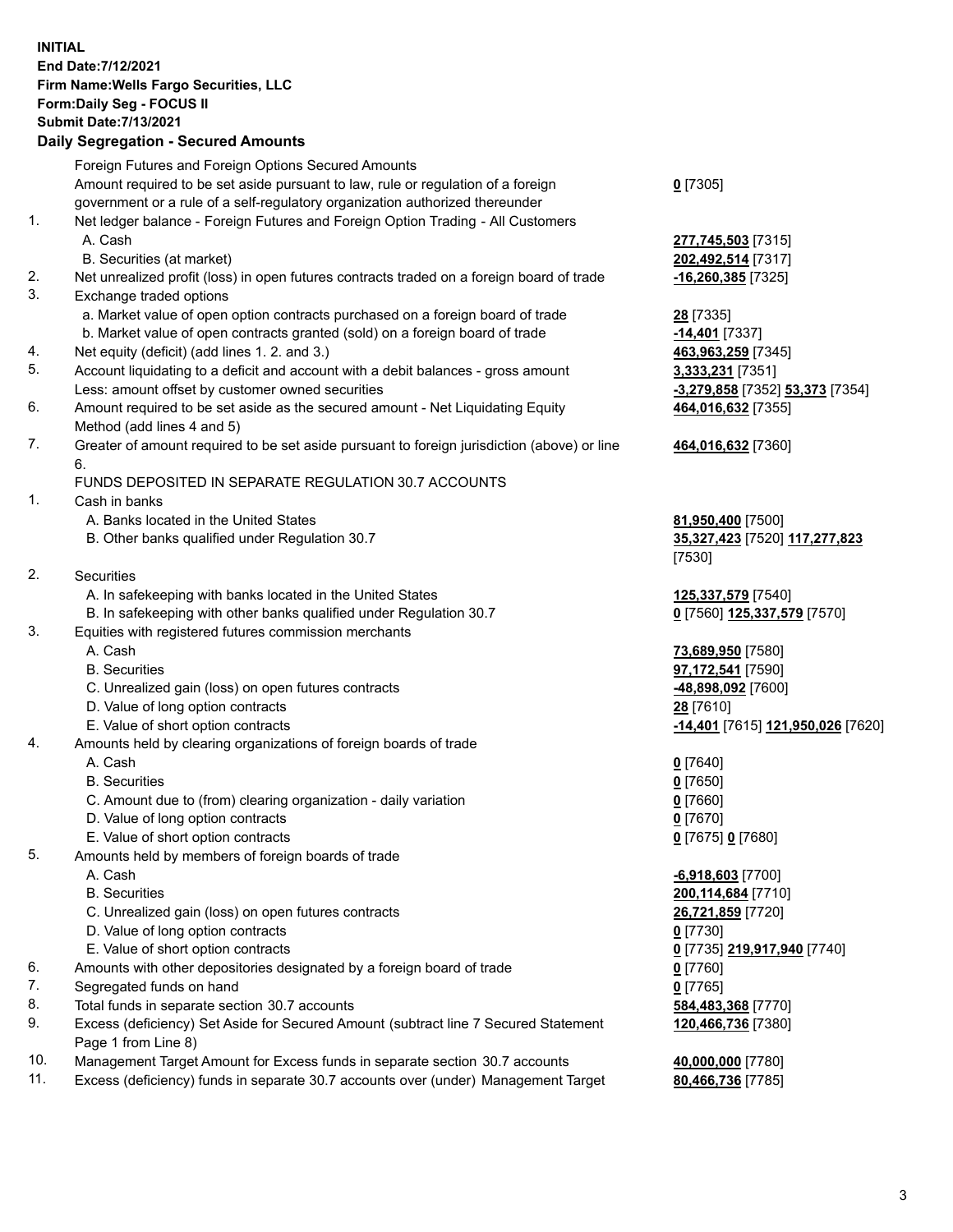**INITIAL End Date:7/12/2021 Firm Name:Wells Fargo Securities, LLC Form:Daily Seg - FOCUS II Submit Date:7/13/2021 Daily Segregation - Segregation Statement** SEGREGATION REQUIREMENTS(Section 4d(2) of the CEAct) 1. Net ledger balance A. Cash **3,945,175,193** [7010] B. Securities (at market) **1,936,725,924** [7020] 2. Net unrealized profit (loss) in open futures contracts traded on a contract market **-1,292,466,032** [7030] 3. Exchange traded options A. Add market value of open option contracts purchased on a contract market **1,432,951,824** [7032] B. Deduct market value of open option contracts granted (sold) on a contract market **-1,435,628,049** [7033] 4. Net equity (deficit) (add lines 1, 2 and 3) **4,586,758,860** [7040] 5. Accounts liquidating to a deficit and accounts with debit balances - gross amount **44,618,389** [7045] Less: amount offset by customer securities **-44,404,299** [7047] **214,090** [7050] 6. Amount required to be segregated (add lines 4 and 5) **4,586,972,950** [7060] FUNDS IN SEGREGATED ACCOUNTS 7. Deposited in segregated funds bank accounts A. Cash **138,255,494** [7070] B. Securities representing investments of customers' funds (at market) **190,136,059** [7080] C. Securities held for particular customers or option customers in lieu of cash (at market) **870,363,092** [7090] 8. Margins on deposit with derivatives clearing organizations of contract markets A. Cash **1,809,395,338** [7100] B. Securities representing investments of customers' funds (at market) **1,090,084,833** [7110] C. Securities held for particular customers or option customers in lieu of cash (at market) **1,066,362,832** [7120] 9. Net settlement from (to) derivatives clearing organizations of contract markets **-71,295,310** [7130] 10. Exchange traded options A. Value of open long option contracts **1,432,951,824** [7132] B. Value of open short option contracts **-1,435,628,049** [7133] 11. Net equities with other FCMs A. Net liquidating equity **0** [7140]

B. Securities representing investments of customers' funds (at market) **0** [7160]

C. Securities held for particular customers or option customers in lieu of cash (at market)

- 12. Segregated funds on hand **0** [7150]
- 13. Total amount in segregation (add lines 7 through 12) **5,090,626,113** [7180]
- 14. Excess (deficiency) funds in segregation (subtract line 6 from line 13) **503,653,163** [7190]
- 15. Management Target Amount for Excess funds in segregation **270,000,000** [7194]
- 16. Excess (deficiency) funds in segregation over (under) Management Target Amount Excess

**0** [7170]

**233,653,163** [7198]